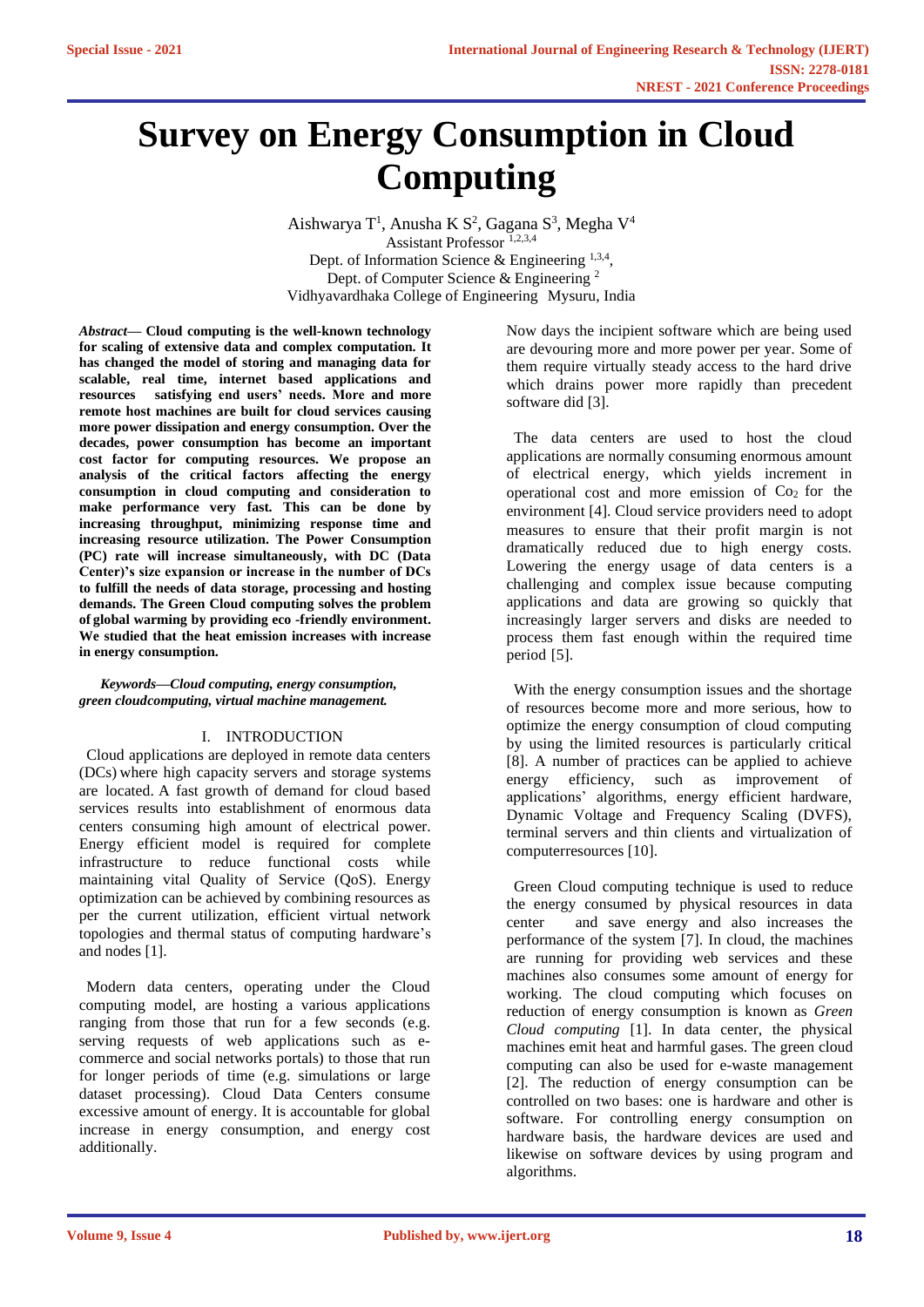II. ENERGY CONSUMPTIONARCHITECTURE

The architecture of our energy-saving mechanism is based onOptimization, Reconfiguration and Monitoring. The entire state of Cloud environment is automatic monitored.

This state is recurrently analyzed by the Optimization module in order to find a surrogate software application and service allocated configurations that enables energy minimization. Figure 1 represents, Once an appropriate energy-saving configuration is detected base on the required measurers, the loop is closed by issuing a set of action on Cloud environment to reconfigure the allocation of this energy-saving setup.

Monitoring and Reconfiguration modules communicate with the Cloud environment monitoring framework to perform their tasks. Figure 1 represents, The Optimization module ranks the target configurations, this is established by applying energysaving policies without violating existing Service Level Agreements (SLA), with respect to their energy consumption that are predicted by the Energy Calculator module. The accuracy predictions of this module is essential to take the most appropriate energy minimization decisions, it has the ability to forecast the energy consumption of Cloud environment after a possible reconfiguration option.



Figure 1: Energy Consumption Architecture

## III. ENERGY USAGE IN DATA CENTER

With the growth of cloud computing, large scale data centers have become common in the computing industry, and there has been a significant increase in energy consumption at these data centers, which thus becomes a key issue to address. As most of the time a data center remains underutilized, a significant amount of energy can be conserved by migrating virtual machines (VM) running on underutilized machines to other machines and hibernating such underutilized machines. As the data center industry grows increasingly obsessed with energy efficiency, cloud computing presents a compelling opportunity to reduce data center power bills, according to a leading expert on IT power issues. Energy use is a central issue for data centers. Power draw for data centers ranges from a few

Kilo Watt for a rack of servers in a closet to several tens of Mega Watt for large facilities. Some facilities have power densities more than 100 times that of a typical office building [5].

*A. Energy Efficiency:*

The most commonly used metric to determine the energy efficiency of a data center is power usage effectiveness (PUE).This simple ratio is the total power entering the data center divided by the power used by the IT equipment.

Power used by support equipment, often referred to as overhead load, mainly consists of cooling systems, power delivery, and other facility infrastructure like lighting. Four areas where cloud computing have power efficiency advantages:

1. Diversity: Spreading computing loads across many users and time zones can improve hardware utilization. 2. Economies of Scale: Computation is cheaper in a large shop than small shop, as fixed costs can be spread over more servers and users.

3. Flexibility: The management of virtual servers in cloud apps is easier and cheaper than managing physical servers. It also has reliability advantage that can create savings in the data center. If you can void outages using software to route around problems, you don't need to buy two power supplies for each server.

4. Enabling Structural Change: The shift to a cloud model enables broader efficiencies in a business that can save money over time [5].

#### IV. ENERGY CONSUMPTIONANALYSIS

To calculate the amount of energy consumed by data centers, two metrics were established by Green Grid, an international consortium [10]. The metrics are Power Usage Effectiveness (PUE) and Data Centre Infrastructure Efficiency (DCiE) as defined below [1]:

PUE = Total Facility Power/IT Equipment Power  $DCiE = 1/PUE = (IT Equipment Power/Total Facility)$ Power)x 100%

The IT equipment power is the load delivered to all computing hardware resources, while the total facility power includes other energy facilities, specifically, the energy consumed by everything that supports IT equipment load.

In cloud infrastructure, a node refers to general multicore server along with its parallel processing units, network topology, and power supply unit and storage capacity. The overall energy consumption of a cloud environment can be classified as follows [9]:

ECloud = ENode + ESwitch + EStorage + EOhters Consumption of energy in a cloud environment having n number of nodes and m number of switching elements can beexpressed as: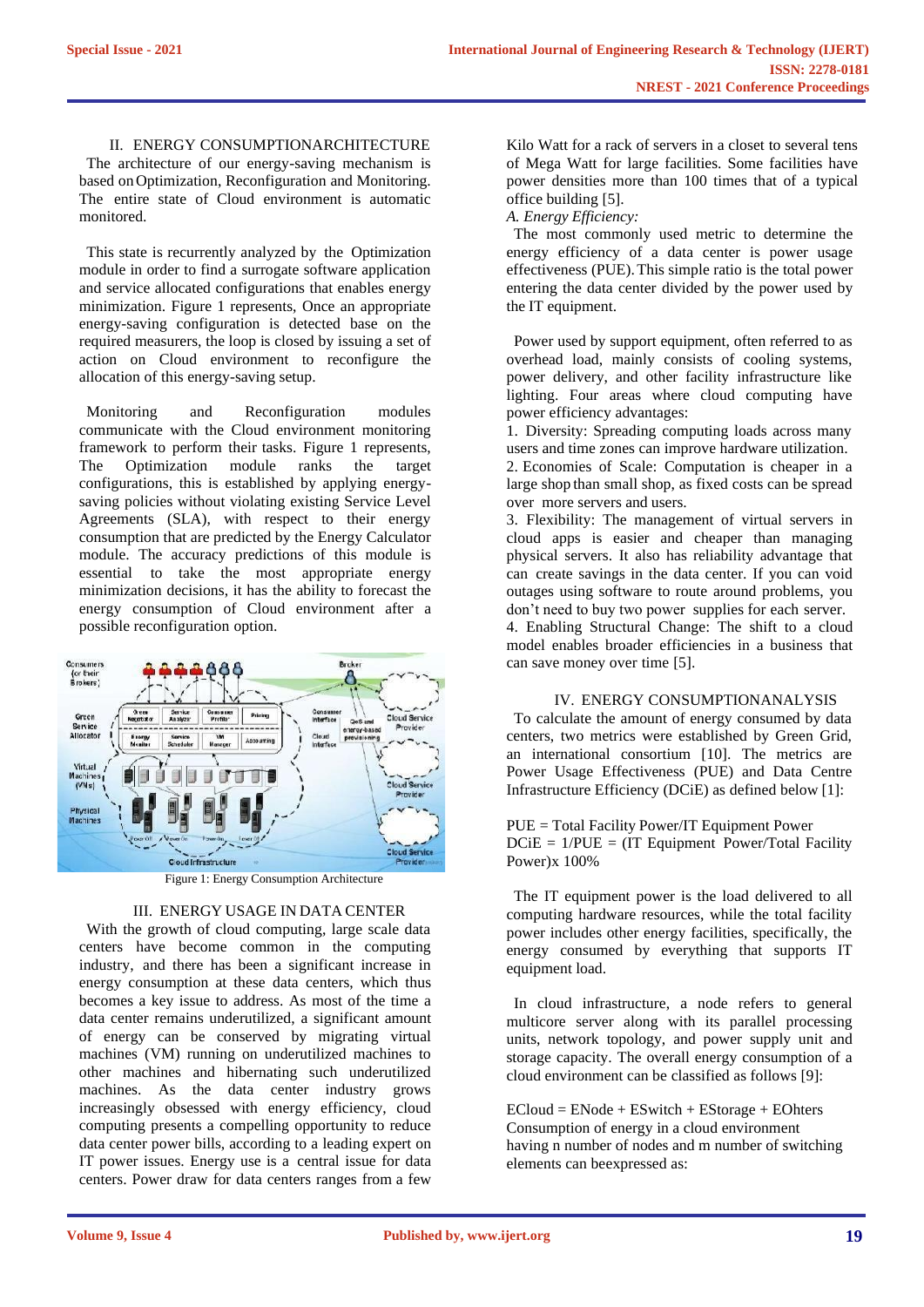$ECIoud = n (ECPU + EMemory + EDisk + EMainboard)$ + ENIC) + m(EChassis + ELinecards + EPorts ) + (ENASServer

+ EStorageController + EDiskArray) + EOthers [1].

#### V. STATISTICS OF ENERGY POWER EFFICIENCY INCLOUD COMPUTING

The statistics of Energy efficiency in cloud computing is surveyed and following data is found:



Figure 2: Statistics of Energy Power Consumption in Cloud Computing

From the above survey it is found that energy efficient cloud computing is only 10 % and have 3.4% of books and eBooks on energy efficient cloud computing. There are no standards and courses energy efficiency cloud computing. The plot of above statistic is shown in fig.2. Where the x-axis represents data type and y-axis gives the count.

## VI. OVERVIEW OF ENERGY REDUCTION **TECHNIQUE**

In general, green cloud computing can be implemented via three approaches: software optimization or network optimization in order to reduce the power consumption.

## *A. Software techniques*

There are two software approaches for energy consumption reduction: reducing the energy consumed by servers (by reducing the number of active servers), and reducing the energy consumed by memory (by reducing the number ofrunning memory nodes).

## *I. Reducing Server Consumed Energy*

The energy consumption of servers can be decreased by reducing the number of active servers. This is usually implemented by scheduling optimization, which is a common approach for green clouds and is considered [11] more efficient than hardware optimization, in terms of cost, consumed resources and scalability. It depends on finding a suitable mapping between requests for Virtual Machines and physical servers to minimize the amount of consumed power.

The proposed function converge VMs towards the maximum loaded server in the least-utilized rack with low network traffic [21]. In summary, network optimization techniques provide a reduction in the energy consumption with the ability to meet the SLA. They used the CloudSim 3.0 toolkit to simulate a datacenter with heterogeneous physical hosts and computed the energy consumption.

## *II. Reducing Memory Consumed Energy*

BNF schedules the VMs based on the popularity of individual memory nodes, the number of VMs that use the memory node in the entire computer system. Memory power simulator, called MPSim, is developed to evaluate the scheduling algorithms. The consumed energy, the average elapsed time to schedule a VM and the average waiting time of VMs in running queue are measured.

## *B. Hardware techniques*

Other technique reduce the consumed energy by utilizing flexible hardware that varies the server computing capability via controlling the frequencies and voltages in the server, which affects the energy consumption [31][33]. However, as with all other hardware techniques, this approach to green cloud is costly and suffers from poor scalability because of the special hardware requirements.

A power-aware scheduling algorithm is presented in [23]. It implements Dynamic Voltage Frequency Scaling (DVFS) technique, which is applied with a number of special processors that can to operate at different voltage and frequency levels. It selects the appropriate supply voltages and frequencies of processing elements to minimize energy consumption without violating the SLA, based on the VMs workload. Each VM is allocated to the First Fit server, and each server applies the DVFS to save the energy while complying with the SLA requirements. The result shows a reduction in energy consumption without violating the SLA, and is compared with a non-power aware algorithm. It is implemented by using CloudSim toolkit and it is provided as an example in the simulator.

## *C. Network techniques*

The communications between VMs consumes energy in the datacenter [6]. Reducing the network traffic between servers reduces energy consumption. The studies consider the network traffic of the VMs placements to reduce the energy consumption. Datacenter Energy-efficient Network-aware Scheduling (DENS) is proposed in [24]. It aims to reduce the energy consumption in a datacenter by optimizing the tradeoff between task consolidation and traffic pattern distribution. The proposed DENS select the best-fit server to execute a job based on weighted computational function that considers the load and the communicational potential at server, rack.

## VII. VM MANAGEMENT TECHNIQUE IN REDUCING ENERGY CONSUMPTION

Another key aspect of a Green Cloud framework is virtual machine image management. By using